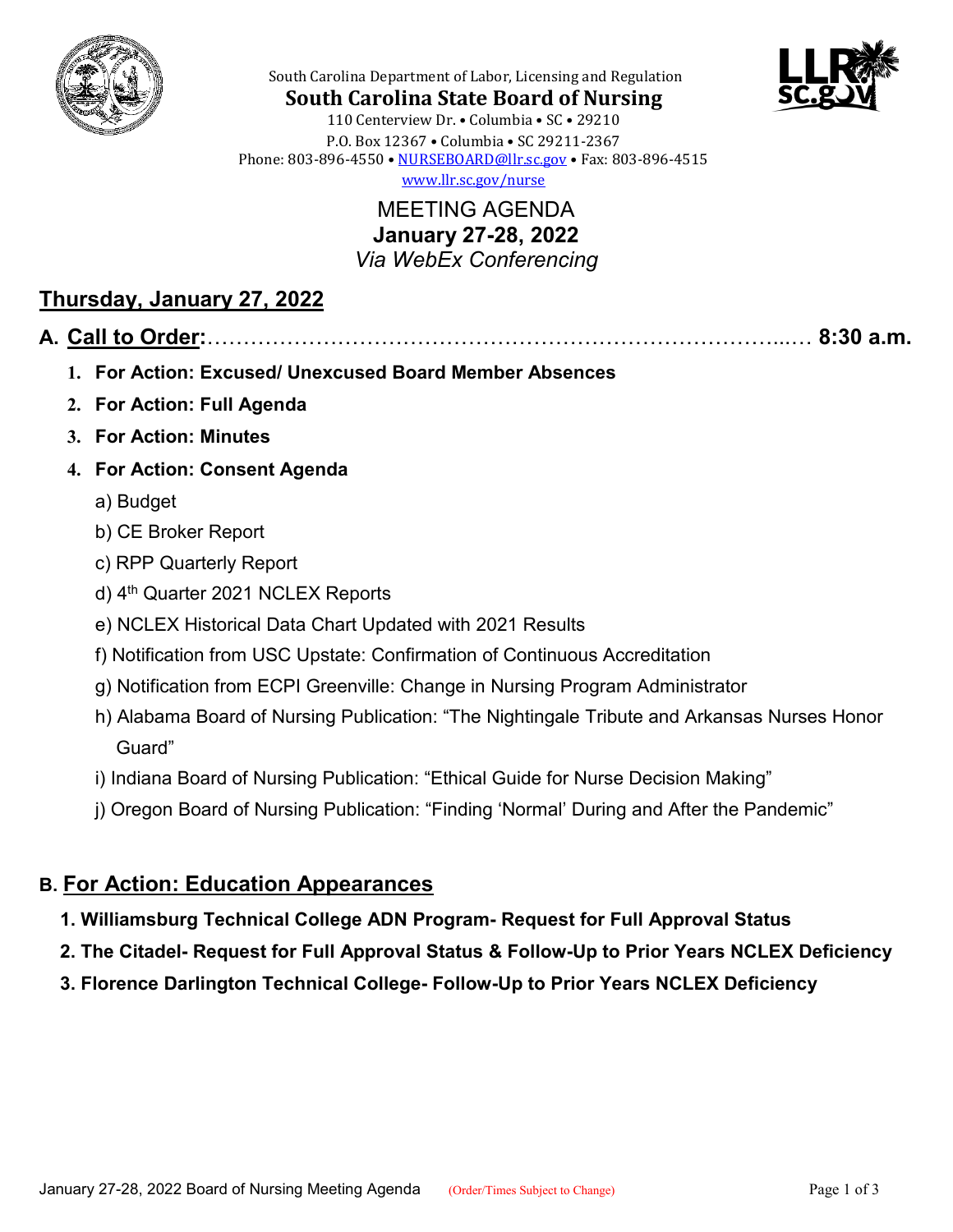## **C. For Action: Appearances**

#### **1. Office of Investigations and Enforcement (Confidential/ Closed Session)**

- **a) IRC Report**
- **b) Statistical Report**

### **2. Hearings/Discipline (Confidential/Closed Session): Office of Disciplinary Counsel**

| ∙2018-589 | $•2018-657$      | •2020-560  | ∙2019-148  |
|-----------|------------------|------------|------------|
| •2020-416 | ∙2018-687        | •2019-327  | $•2019-54$ |
| ∙2018-526 | $\cdot$ 2018-654 | $•2019-68$ |            |